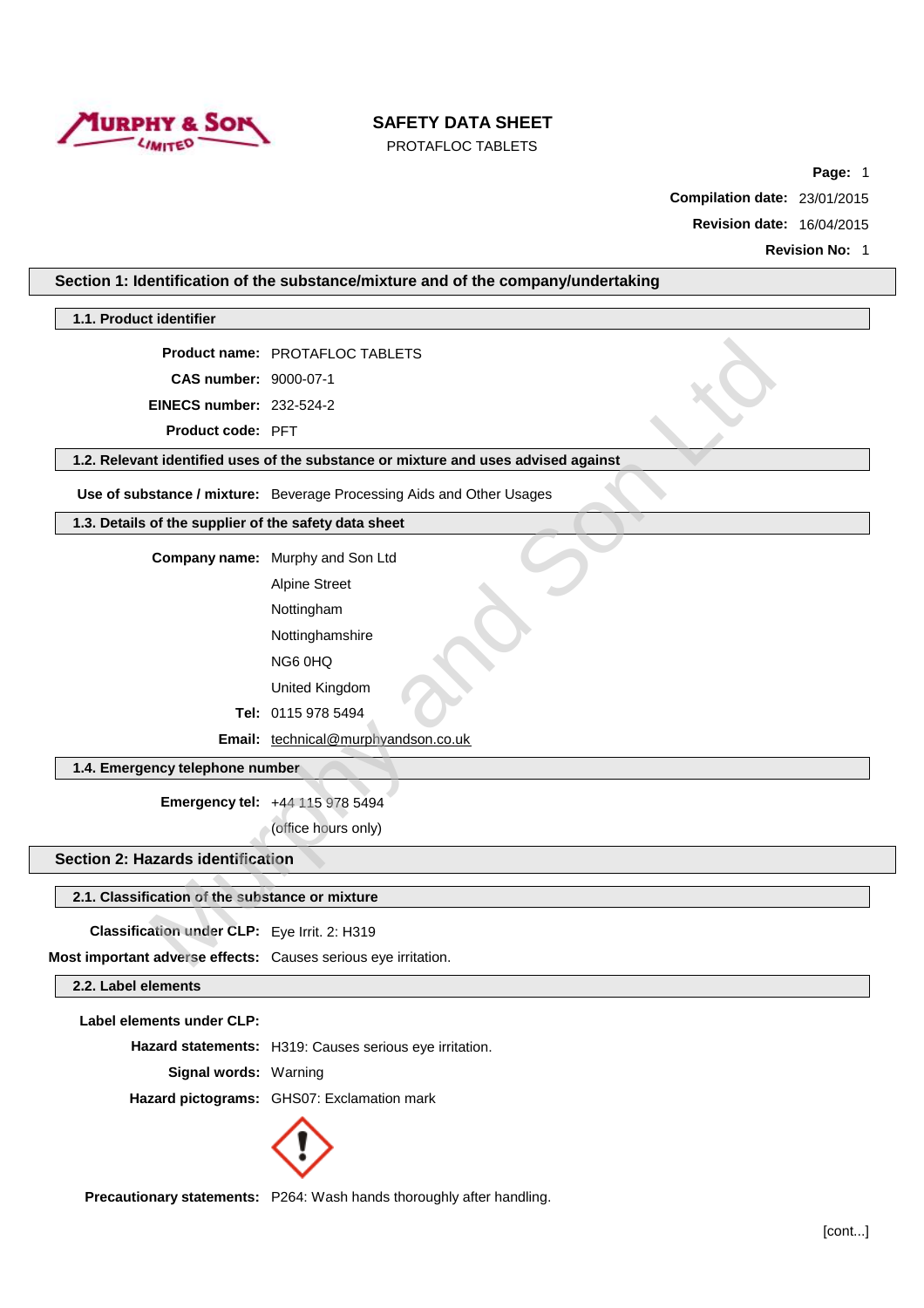# PROTAFLOC TABLETS

**Page:** 2

P280: Wear protective gloves/protective clothing/eye protection/face protection.

P305+351+338: IF IN EYES: Rinse cautiously with water for several minutes. Remove

contact lenses, if present and easy to do. Continue rinsing.

P337+313: If eye irritation persists: Get medical attention.

#### **2.3. Other hazards**

**PBT:** This product is not identified as a PBT/vPvB substance.

#### **Section 3: Composition/information on ingredients**

#### **3.2. Mixtures**

#### **Hazardous ingredients:**

| <b>PBI:</b> This product is not identified as a PBI/VPVB substance.                               |                                                                                                          |                                       |                                                                       |                           |         |
|---------------------------------------------------------------------------------------------------|----------------------------------------------------------------------------------------------------------|---------------------------------------|-----------------------------------------------------------------------|---------------------------|---------|
|                                                                                                   |                                                                                                          |                                       | tion 3: Composition/information on ingredients                        |                           |         |
| .2. Mixtures                                                                                      |                                                                                                          |                                       |                                                                       |                           |         |
|                                                                                                   |                                                                                                          | <b>Hazardous ingredients:</b>         | ADIPIC ACID - REACH registered number(s): 01-2119457561-38-XXXX       |                           |         |
| <b>EINECS</b><br>CAS                                                                              |                                                                                                          |                                       | PBT/WEL                                                               | <b>CLP Classification</b> | Percent |
|                                                                                                   | 204-673-3                                                                                                | 124-04-9                              |                                                                       | Eye Irrit. 2: H319        | 10-30%  |
|                                                                                                   |                                                                                                          |                                       | <b>Contains:</b> Semi-refined Carrageenan                             |                           |         |
|                                                                                                   |                                                                                                          | tion 4: First aid measures            |                                                                       |                           |         |
|                                                                                                   |                                                                                                          | .1. Description of first aid measures |                                                                       |                           |         |
| Skin contact: Remove all contaminated clothes and footwear immediately unless stuck to skin. Wash |                                                                                                          |                                       |                                                                       |                           |         |
| immediately with plenty of soap and water.                                                        |                                                                                                          |                                       |                                                                       |                           |         |
| Eye contact: Bathe the eye with running water for 15 minutes. Consult a doctor.                   |                                                                                                          |                                       |                                                                       |                           |         |
| Ingestion: Wash out mouth with water. Consult a doctor.                                           |                                                                                                          |                                       |                                                                       |                           |         |
|                                                                                                   | Inhalation: Remove casualty from exposure ensuring one's own safety whilst doing so. Consult a           |                                       |                                                                       |                           |         |
| doctor.                                                                                           |                                                                                                          |                                       |                                                                       |                           |         |
| .2. Most important symptoms and effects, both acute and delayed                                   |                                                                                                          |                                       |                                                                       |                           |         |
|                                                                                                   | Skin contact: There may be irritation and redness at the site of contact.                                |                                       |                                                                       |                           |         |
|                                                                                                   | Eye contact: There may be irritation and redness. The eyes may water profusely.                          |                                       |                                                                       |                           |         |
|                                                                                                   |                                                                                                          |                                       | Ingestion: There may be soreness and redness of the mouth and throat. |                           |         |
|                                                                                                   | Inhalation: There may be irritation of the throat with a feeling of tightness in the chest. Exposure may |                                       |                                                                       |                           |         |

## **Section 4: First aid measures**

| 4.1. Description of first aid measures |  |  |
|----------------------------------------|--|--|
|----------------------------------------|--|--|

#### **4.2. Most important symptoms and effects, both acute and delayed**

**Inhalation:** There may be irritation of the throat with a feeling of tightness in the chest. Exposure may cause coughing or wheezing.

**Delayed / immediate effects:** Immediate effects can be expected after short-term exposure.

**4.3. Indication of any immediate medical attention and special treatment needed**

**Immediate / special treatment:** Eye bathing equipment should be available on the premises.

# **Section 5: Fire-fighting measures**

**5.1. Extinguishing media**

**Extinguishing media:** Suitable extinguishing media for the surrounding fire should be used.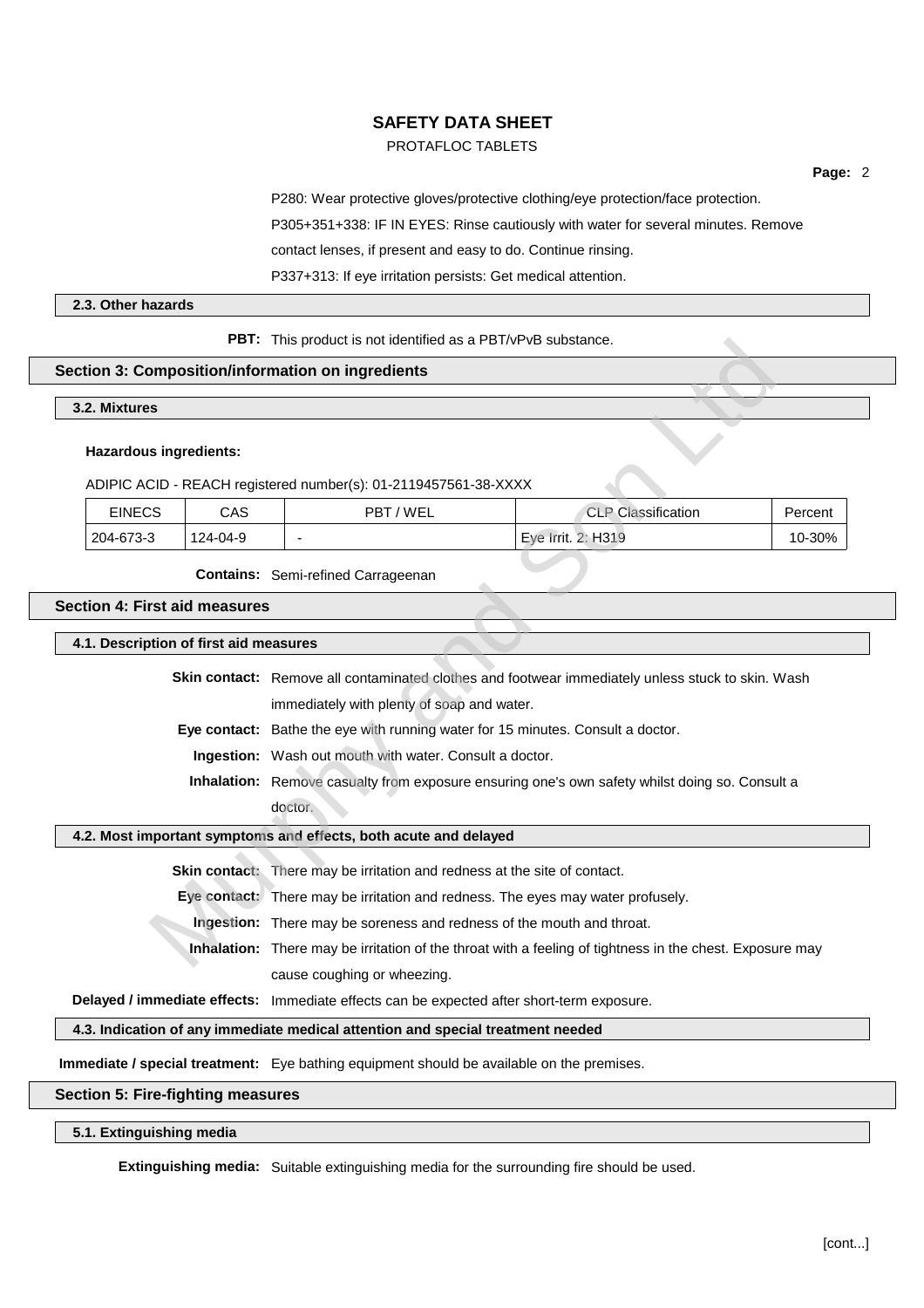# PROTAFLOC TABLETS

#### **5.2. Special hazards arising from the substance or mixture**

#### **Exposure hazards:** In combustion emits toxic fumes.

#### **5.3. Advice for fire-fighters**

**Advice for fire-fighters:** Wear self-contained breathing apparatus. Wear protective clothing to prevent contact with skin and eyes.

#### **Section 6: Accidental release measures**

#### **6.1. Personal precautions, protective equipment and emergency procedures**

**Personal precautions:** Refer to section 8 of SDS for personal protection details. If outside do not approach from downwind. If outside keep bystanders upwind and away from danger point. Mark out the contaminated area with signs and prevent access to unauthorised personnel. Do not create dust. cidental release measures<br>
al precautions; protective equipment and emergency procedures<br>
and precautions: Refer to section 8 of SDS for personal protection details. If outside do not approace<br>
downwind. If outside keep by

## **6.2. Environmental precautions**

**Environmental precautions:** Do not discharge into drains or rivers.

# **6.3. Methods and material for containment and cleaning up**

**Clean-up procedures:** Transfer to a closable, labelled salvage container for disposal by an appropriate

method.

# **6.4. Reference to other sections**

**Reference to other sections:** Refer to section 8 of SDS.

**Section 7: Handling and storage**

**7.1. Precautions for safe handling**

**Handling requirements:** Avoid direct contact with the substance. Ensure there is sufficient ventilation of the area.

Do not handle in a confined space. Avoid the formation or spread of dust in the air.

#### **7.2. Conditions for safe storage, including any incompatibilities**

**Storage conditions:** Store in cool, well ventilated area. Keep container tightly closed. The floor of the storage room must be impermeable to prevent the escape of liquids.

**7.3. Specific end use(s)**

**Specific end use(s):** No data available.

# **Section 8: Exposure controls/personal protection**

**8.1. Control parameters**

**Workplace exposure limits:** No data available.

## **DNEL/PNEC Values**

**DNEL / PNEC** No data available.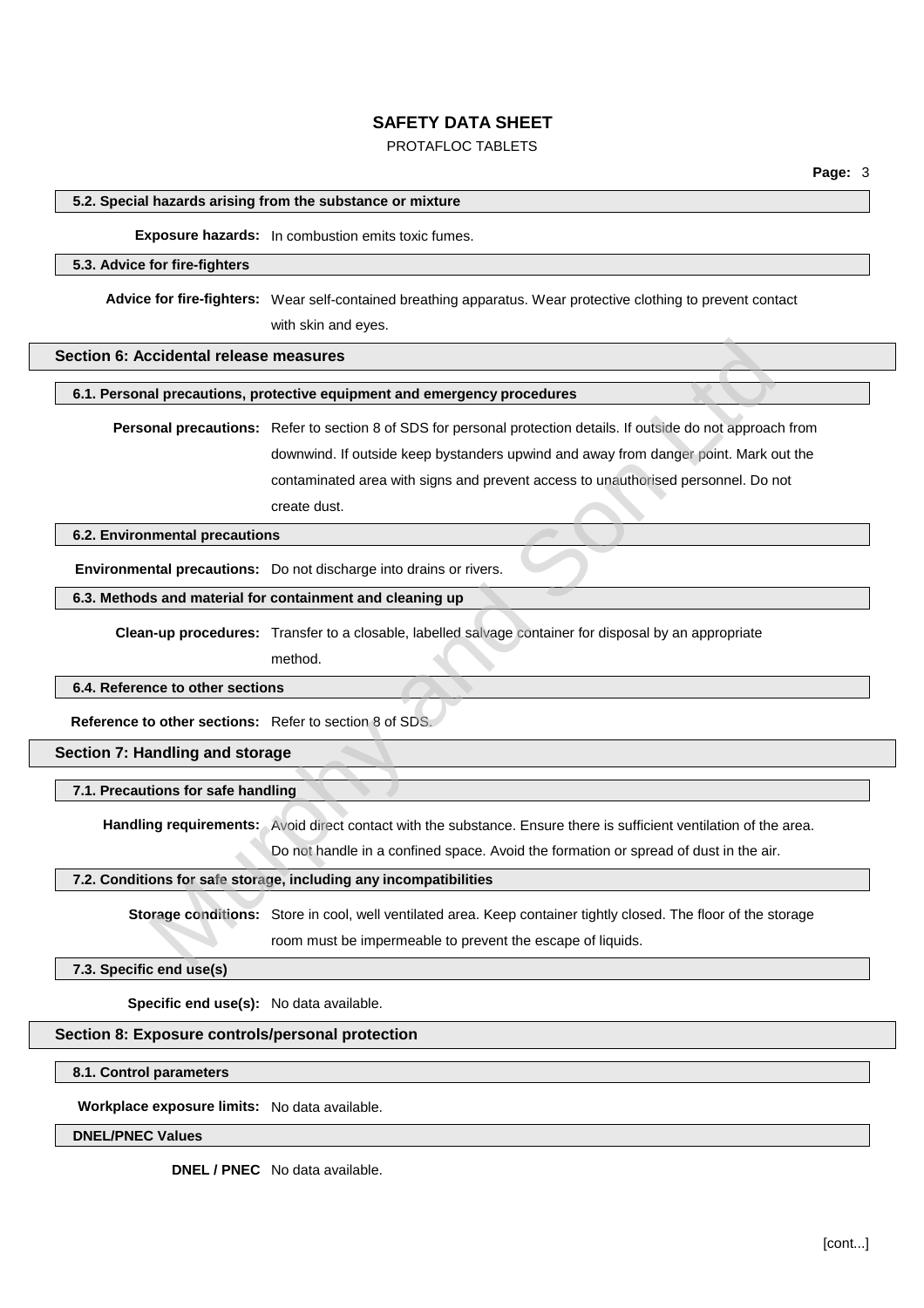# PROTAFLOC TABLETS

| 8.2. Exposure controls                                     |                                                             |                                                                                                                 |                        |
|------------------------------------------------------------|-------------------------------------------------------------|-----------------------------------------------------------------------------------------------------------------|------------------------|
|                                                            |                                                             | Engineering measures: Ensure there is sufficient ventilation of the area. The floor of the storage room must be |                        |
|                                                            | impermeable to prevent the escape of liquids.               |                                                                                                                 |                        |
|                                                            |                                                             | Respiratory protection: Self-contained breathing apparatus must be available in case of emergency. Respiratory  |                        |
|                                                            | protective device with particle filter.                     |                                                                                                                 |                        |
|                                                            | Hand protection: Protective gloves.                         |                                                                                                                 |                        |
|                                                            | Eye protection: Safety glasses. Ensure eye bath is to hand. |                                                                                                                 |                        |
|                                                            | Skin protection: Protective clothing.                       |                                                                                                                 |                        |
| Section 9: Physical and chemical properties                |                                                             |                                                                                                                 |                        |
| 9.1. Information on basic physical and chemical properties |                                                             |                                                                                                                 |                        |
|                                                            | <b>State: Tablet</b>                                        |                                                                                                                 |                        |
|                                                            | Colour: Pale brown                                          |                                                                                                                 |                        |
|                                                            | <b>Odour:</b> Characteristic odour                          |                                                                                                                 |                        |
| Evaporation rate: Not applicable.                          |                                                             |                                                                                                                 |                        |
|                                                            | Oxidising: Not applicable.                                  |                                                                                                                 |                        |
| Solubility in water: Slightly soluble                      |                                                             |                                                                                                                 |                        |
|                                                            | Viscosity: Not applicable.                                  |                                                                                                                 |                        |
| Boiling point/range°C: Not applicable.                     |                                                             | Melting point/range°C: Not applicable.                                                                          |                        |
| Flammability limits %: lower: Not applicable.              |                                                             |                                                                                                                 | upper: Not applicable. |
| Flash point°C: >93                                         |                                                             | Part.coeff. n-octanol/water: Not applicable.                                                                    |                        |
| Autoflammability°C: Not applicable.                        |                                                             | Vapour pressure: Not applicable.                                                                                |                        |
|                                                            | Relative density: No data available.                        |                                                                                                                 | pH: No data available. |
|                                                            | VOC g/l: Not applicable.                                    |                                                                                                                 |                        |
| 9.2. Other information                                     |                                                             |                                                                                                                 |                        |
| Other information: No data available.                      |                                                             |                                                                                                                 |                        |
| Section 10: Stability and reactivity                       |                                                             |                                                                                                                 |                        |
| 10.1. Reactivity                                           |                                                             |                                                                                                                 |                        |
|                                                            |                                                             |                                                                                                                 |                        |

# **Section 10: Stability and reactivity**

## **10.1. Reactivity**

**Reactivity:** Stable under recommended transport or storage conditions.

**10.2. Chemical stability**

**Chemical stability:** Stable under normal conditions.

## **10.3. Possibility of hazardous reactions**

**Hazardous reactions:** Hazardous reactions will not occur under normal transport or storage conditions.

Decomposition may occur on exposure to conditions or materials listed below.

## **10.4. Conditions to avoid**

**Conditions to avoid:** Heat.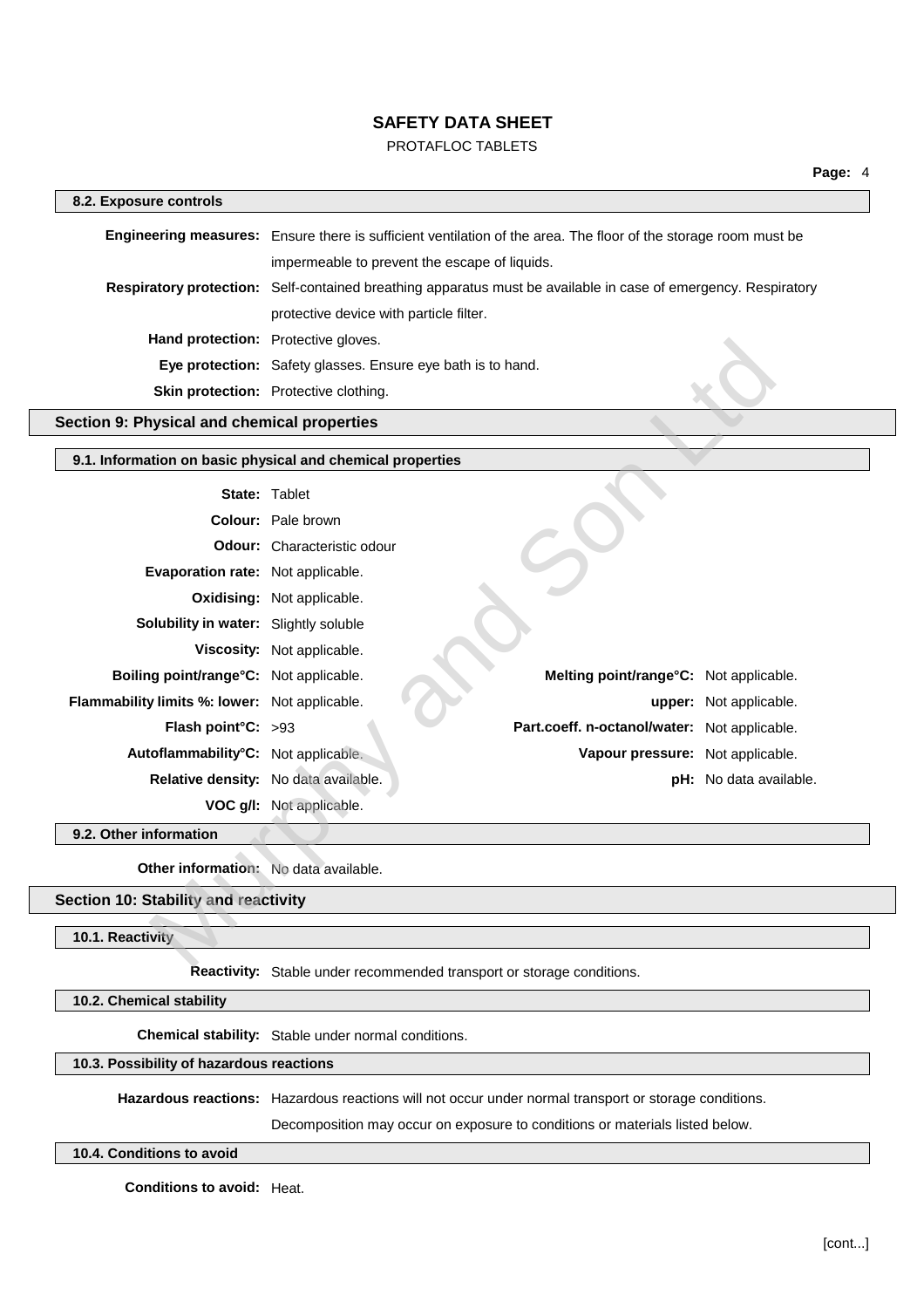# PROTAFLOC TABLETS

## **10.5. Incompatible materials**

**Materials to avoid:** Strong oxidising agents. Strong acids.

#### **10.6. Hazardous decomposition products**

**Haz. decomp. products:** In combustion emits toxic fumes.

## **Section 11: Toxicological information**

**11.1. Information on toxicological effects**

#### **Hazardous ingredients:**

### **ADIPIC ACID**

| 1.1. Information on toxicological effects |                                                                                                          |            |      |                       |              |       |
|-------------------------------------------|----------------------------------------------------------------------------------------------------------|------------|------|-----------------------|--------------|-------|
| <b>Hazardous ingredients:</b>             |                                                                                                          |            |      |                       |              |       |
|                                           |                                                                                                          |            |      |                       |              |       |
| <b>ADIPIC ACID</b>                        |                                                                                                          |            |      |                       |              |       |
| <b>IVN</b>                                | <b>MUS</b>                                                                                               | LD50       |      |                       | 680          | mg/kg |
| <b>ORL</b>                                | <b>MUS</b>                                                                                               |            | LD50 |                       | 1900         | mg/kg |
| ORL                                       | <b>RAT</b>                                                                                               |            | LD50 |                       | >11          | gm/kg |
|                                           |                                                                                                          |            |      |                       |              |       |
| <b>Relevant hazards for substance:</b>    |                                                                                                          |            |      |                       |              |       |
| Hazard                                    |                                                                                                          | Route      |      |                       | <b>Basis</b> |       |
| Serious eye damage/irritation             |                                                                                                          | <b>OPT</b> |      | Hazardous: calculated |              |       |
|                                           |                                                                                                          |            |      |                       |              |       |
| ymptoms / routes of exposure              |                                                                                                          |            |      |                       |              |       |
|                                           | Skin contact: There may be irritation and redness at the site of contact.                                |            |      |                       |              |       |
|                                           | Eye contact: There may be irritation and redness. The eyes may water profusely.                          |            |      |                       |              |       |
|                                           | Ingestion: There may be soreness and redness of the mouth and throat.                                    |            |      |                       |              |       |
|                                           | Inhalation: There may be irritation of the throat with a feeling of tightness in the chest. Exposure may |            |      |                       |              |       |
|                                           | cause coughing or wheezing.                                                                              |            |      |                       |              |       |
|                                           | elayed / immediate effects: Immediate effects can be expected after short-term exposure.                 |            |      |                       |              |       |
| tion 12: Ecological information           |                                                                                                          |            |      |                       |              |       |
|                                           |                                                                                                          |            |      |                       |              |       |
| 2.1. Toxicity                             |                                                                                                          |            |      |                       |              |       |
|                                           | Ecotoxicity values: No data available.                                                                   |            |      |                       |              |       |
| 2.2. Persistence and degradability        |                                                                                                          |            |      |                       |              |       |

## **Relevant hazards for substance:**

| Hazard                        | रoute | Basis                 |
|-------------------------------|-------|-----------------------|
| Serious eye damage/irritation | OPT   | Hazardous: calculated |

**Symptoms / routes of exposure**

# **Section 12: Ecological information**

**12.1. Toxicity**

**12.2. Persistence and degradability**

**Persistence and degradability:** Not biodegradable.

**12.3. Bioaccumulative potential**

**Bioaccumulative potential:** Bioaccumulation potential.

**12.4. Mobility in soil**

## **12.5. Results of PBT and vPvB assessment**

**PBT identification:** This product is not identified as a PBT/vPvB substance.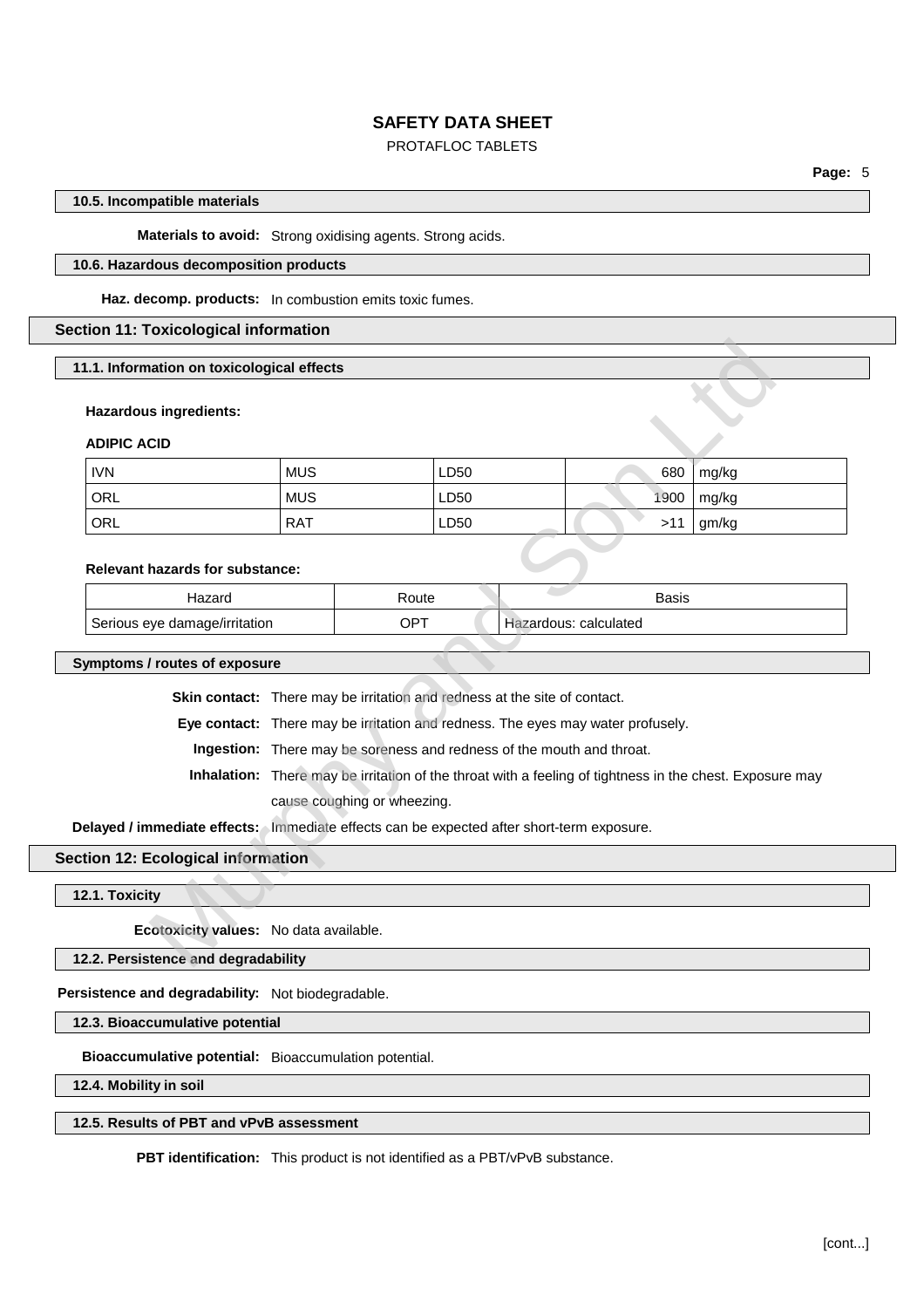# PROTAFLOC TABLETS

## **12.6. Other adverse effects**

**Other adverse effects:** Toxic to aquatic organisms. Toxic to soil organisms.

#### **Section 13: Disposal considerations**

#### **13.1. Waste treatment methods**

**Disposal operations:** Transfer to a suitable container and arrange for collection by specialised disposal

## **15.1. Safety, health and environmental regulations/legislation specific for the substance or mixture**

#### **15.2. Chemical Safety Assessment**

# **Section 16: Other information**

|                                           | <b>Disposal operations:</b> I ransfer to a suitable container and arrange for collection by specialised disposal   |
|-------------------------------------------|--------------------------------------------------------------------------------------------------------------------|
|                                           | company.                                                                                                           |
|                                           | NB: The user's attention is drawn to the possible existence of regional or national                                |
|                                           | regulations regarding disposal.                                                                                    |
| <b>Section 14: Transport information</b>  |                                                                                                                    |
|                                           | Transport class: This product does not require a classification for transport.                                     |
| <b>Section 15: Regulatory information</b> |                                                                                                                    |
|                                           | 15.1. Safety, health and environmental regulations/legislation specific for the substance or mixture               |
| Specific regulations: Not applicable.     |                                                                                                                    |
| 15.2. Chemical Safety Assessment          |                                                                                                                    |
|                                           | Chemical safety assessment: A chemical safety assessment has not been carried out for the substance or the mixture |
|                                           | by the supplier.                                                                                                   |
| <b>Section 16: Other information</b>      |                                                                                                                    |
| <b>Other information</b>                  |                                                                                                                    |
|                                           |                                                                                                                    |
|                                           | Other information: This safety data sheet is prepared in accordance with Commission Regulation (EU) No             |
|                                           | 453/2010.                                                                                                          |
|                                           | * indicates text in the SDS which has changed since the last revision.                                             |
|                                           | Phrases used in s.2 and s.3: H319: Causes serious eye irritation.                                                  |
|                                           | Legend to abbreviations: PNEC = predicted no effect concentration                                                  |
|                                           | $DNEL = derived no effect level$                                                                                   |
|                                           | $LD50 = median$ lethal dose                                                                                        |
|                                           | $LC50$ = median lethal concentration                                                                               |
|                                           | $LDLO =$ lethal dose low                                                                                           |
|                                           | EC50 = median effective concentration                                                                              |
|                                           | IC50 = median inhibitory concentration                                                                             |
|                                           | $dw = dry$ weight                                                                                                  |
|                                           | $bw = body weight$                                                                                                 |
|                                           | $cc = closed cup$                                                                                                  |
|                                           | $oc = open cup$                                                                                                    |
|                                           | $MUS = mouse$                                                                                                      |
|                                           | $GPG =$ guinea pig                                                                                                 |